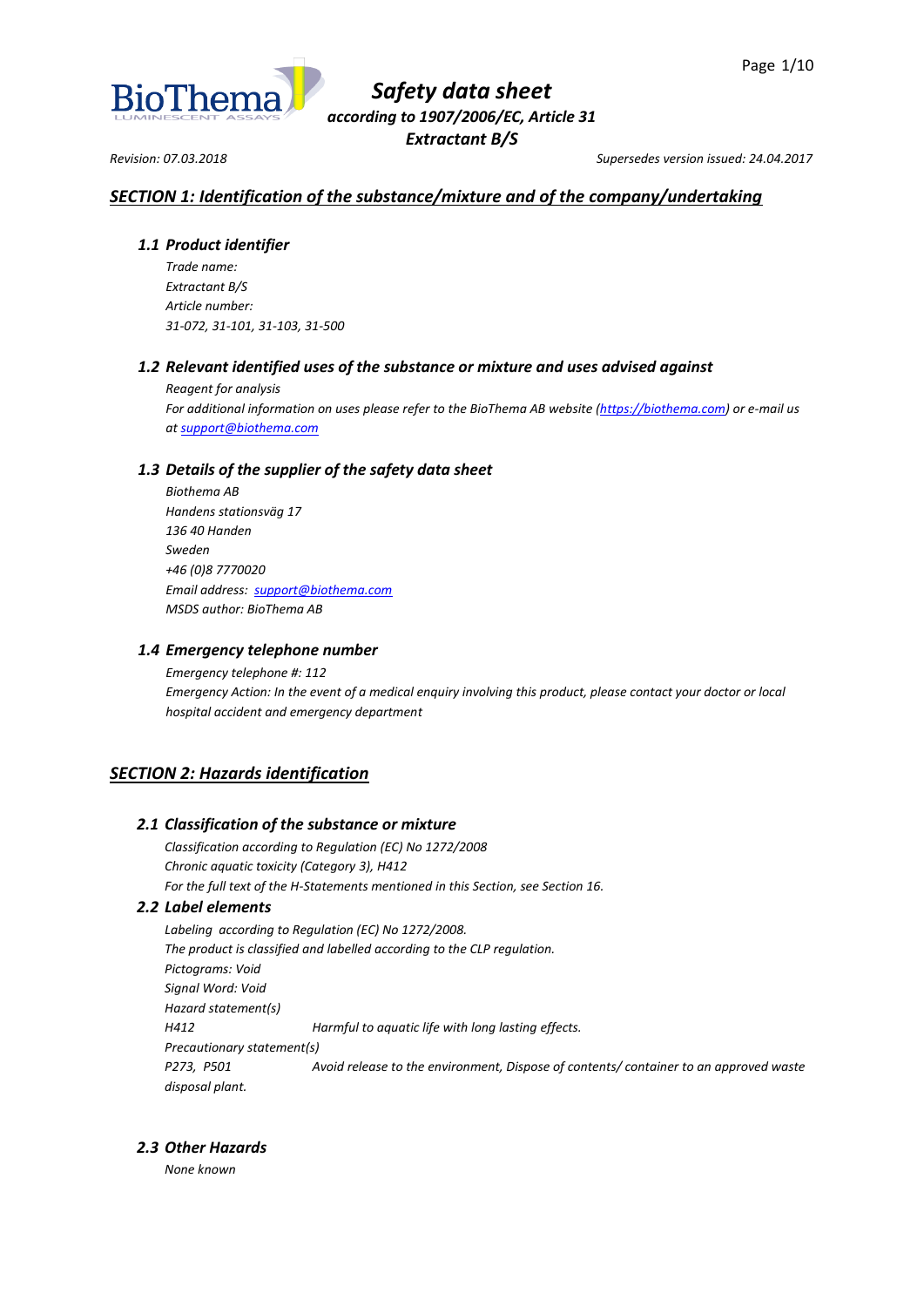*Results of PBT and vPvB assessment in accordance with Annex XIII of (EC) No 1907/2006: This mixture contains no components considered to be either persistent, bioaccumulative and toxic (PBT), or very persistent and very bioaccumulative (vPvB) at levels of 0.1% or higher.*

# *SECTION 3: Composition/information on ingredients*

## *3.1 Substances*

*Not applicable*

## *3.2 Mixtures*

*Aqueous solution. The product is a mixture of the hazardous substances listed below along with unlisted nonhazardous substances.*

|           | CAS       | <b>Chemical name</b>                   | Percent |
|-----------|-----------|----------------------------------------|---------|
| 214-290-3 | 1119-94-4 | Dodecyltrimethylammonium bromide       |         |
|           |           | Hazard statement(s): H412              |         |
|           |           | Precautionary statement(s): P273, P501 |         |

# *SECTION 4: First aid measures*

### *4.1Description of first aid measures*

*Personal protective equipment for first aid responders is not required. No immediate medical attention required.*

*After inhalation: Supply fresh air; consult doctor in case of complaints.*

*After skin contact: The product might cause skin irritation; good practice is to remove contaminated clothing and rinse skin with water.*

*After eye contact: Rinse opened eye for several minutes under running water as a precaution. Remove contact lenses.*

*After ingestion: Drink water (two glasses at most). Consult doctor if feeling unwell.*

*If these recommendations are not followed the exposed person could experience a delayed eye irritation and skin irritation.*

## *4.2 Most important symptoms and effects, both acute and delayed*

*May cause irritation. We have no further description of any symptoms.*

*4.3 Indication of any immediate medical attention and special treatment needed No information available.*

## *SECTION 5: Firefighting measures*

## *5.1 Extinguishing media*

*Suitable extinguishing media:*

*CO2, powder or water spray. Fight larger fires with water spray or alcohol resistant foam. Use extinguishing media* 

*Revision: 07.03.2018 Supersedes version issued: 24.04.2017*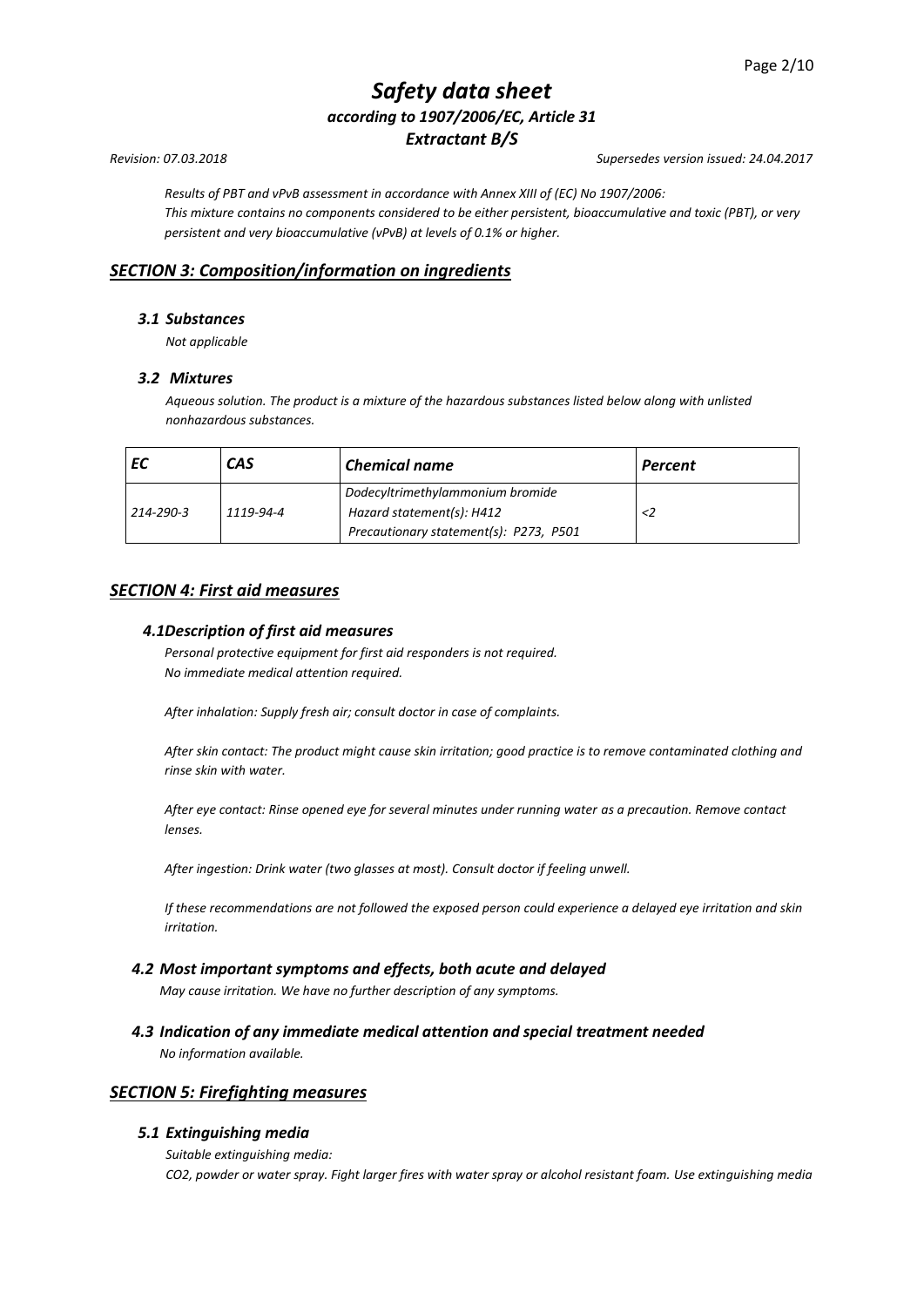*Revision: 07.03.2018 Supersedes version issued: 24.04.2017*

*that is appropriate to the local surrounding environment and circumstance. Unsuitable extinguishing media: For this product no limitations of extinguishing media are given.*

*5.2 Special hazards arising from the substance or mixture:* 

*No data available*

# *5.3 Advice for firefighters:*

*Wear protective clothing for firefighters. Wear self-contained breathing apparatus for firefighting if necessary.*

# *SECTION 6: Accidental release measures*

### *6.1 Personal precautions, protective equipment and emergency procedures:*

*Advice for non-emergency personnel: Wear suitable protective equipment as specified in SECTION 8*

*Advice for emergency personnel: Wear suitable protective equipment as specified in SECTION 8* 

### *6.2 Environmental precautions*

*Dilute with plenty of water. Do not allow to enter sewers/ surface or ground water.*

# *6.3 Methods and material for containment and cleaning up Sweep up/absorb with any liquid-binding material and dispose according to section 13.*

## *6.4 Reference to other sections*

*See section 7 for safe handling See section 13 for disposal information*

## *SECTION 7: Handling and storage*

## *7.1 Precautions for safe handling:*

*Advice on safe handling: No special measures required*

*Advice on hygiene measures: Good practice is to wash hands before and after working with this mixture. Change contaminated clothing.*

#### *7.2 Conditions for safe storage, including any incompatibilities*

*Storage conditions: Keep product fully closed See product label for recommended storage temperature* 

## *7.3 Specified end use(s)*

*See subsection 1.2.*

# *SECTION 8: Exposure controls/personal protection*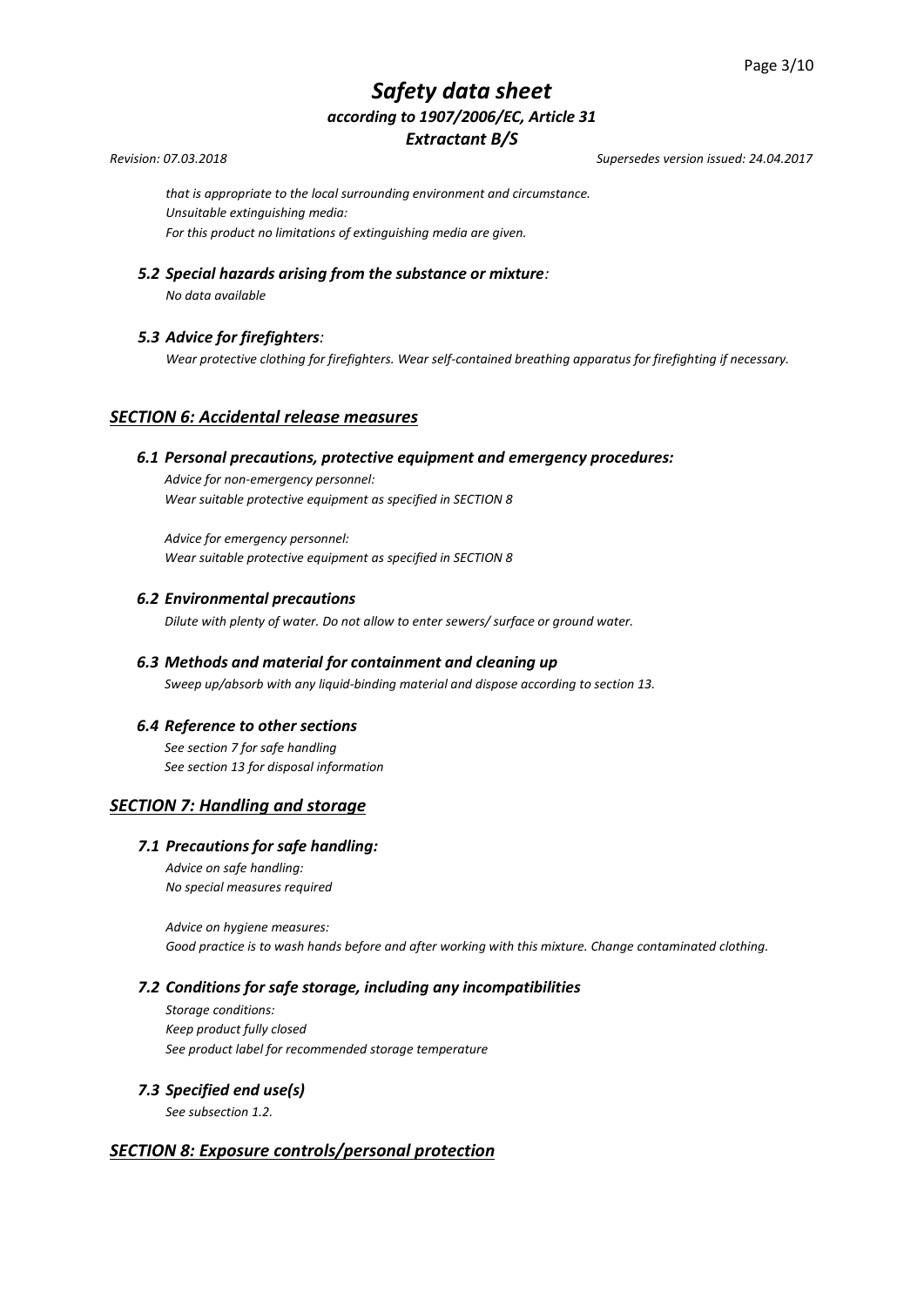*Revision: 07.03.2018 Supersedes version issued: 24.04.2017*

### *8.1Control parameters*

*Components with workplace control parameters: None*

#### *8.2 Exposure controls*

*Engineering controls:*

*General industrial hygiene practice.*

*Good general ventilation (typically 10 air changes per hour) should be used. Ventilation rates should be matched to conditions. If applicable, use process enclosures, local exhaust ventilation, or other engineering controls to maintain airborne levels below recommended exposure limits. If exposure limits have not been established, maintain airborne levels to an acceptable level.*

#### *Individual protection measures:*

*Personal protection equipment should be chosen according to the CEN standards and in discussion with the supplier of the personal protective equipment. Considerations to specific work environment where the product is used should be made.*

#### *Eye/face protection:*

*Safety glasses tested and approved under standards such as EN 166(EU).*

#### *Skin protection:*

*Wear appropriate chemical resistant gloves. We recommend single use vinyl gloves. The exact break through time for substances has to be obtained from the manufacturer of the protective gloves and has to be observed when making a final choice.*

*Wear lab coat or suitable protective clothing.*

*Respiratory protection: Not required normally. In case of insufficient ventilation, wear suitable respiratory equipment.*

*Thermal hazards: Wear appropriate thermal protective clothing, when necessary.*

*Environmental exposure controls No special precautionary measures necessary.*

# *SECTION 9: Physical and chemical properties*

#### *9.1.Information on basic physical and chemical properties*

| State of matter:                              | Liquid                  |
|-----------------------------------------------|-------------------------|
| Form:                                         | Clear liquid            |
| Colour:                                       | Colourless              |
| Odour:                                        | <i><b>Odourless</b></i> |
| Odour threshold:                              | No informa              |
| pH:                                           | 6-8 at 20 °C            |
| Melting point/freezing point:                 | No informa              |
| Initial boiling point and boiling range:      | No informa              |
| Flash point:                                  | Not applica             |
| Evaporation rate:                             | No informa              |
| Flammability (solid, qas):                    | Not applica             |
| Upper/lower flammability or explosive limits: | Not applica             |
|                                               |                         |

*information available. Odourless pH: 6-8 at 20 °C (68 °F) information available. Not determined. information available. Not determined. Flash point: Not applicable. Not flammable. information available. Not determined. Flammability (solid, gas): Not applicable. Not flammable. Upper/lower flammability or explosive limits: Not applicable. Not flammable.*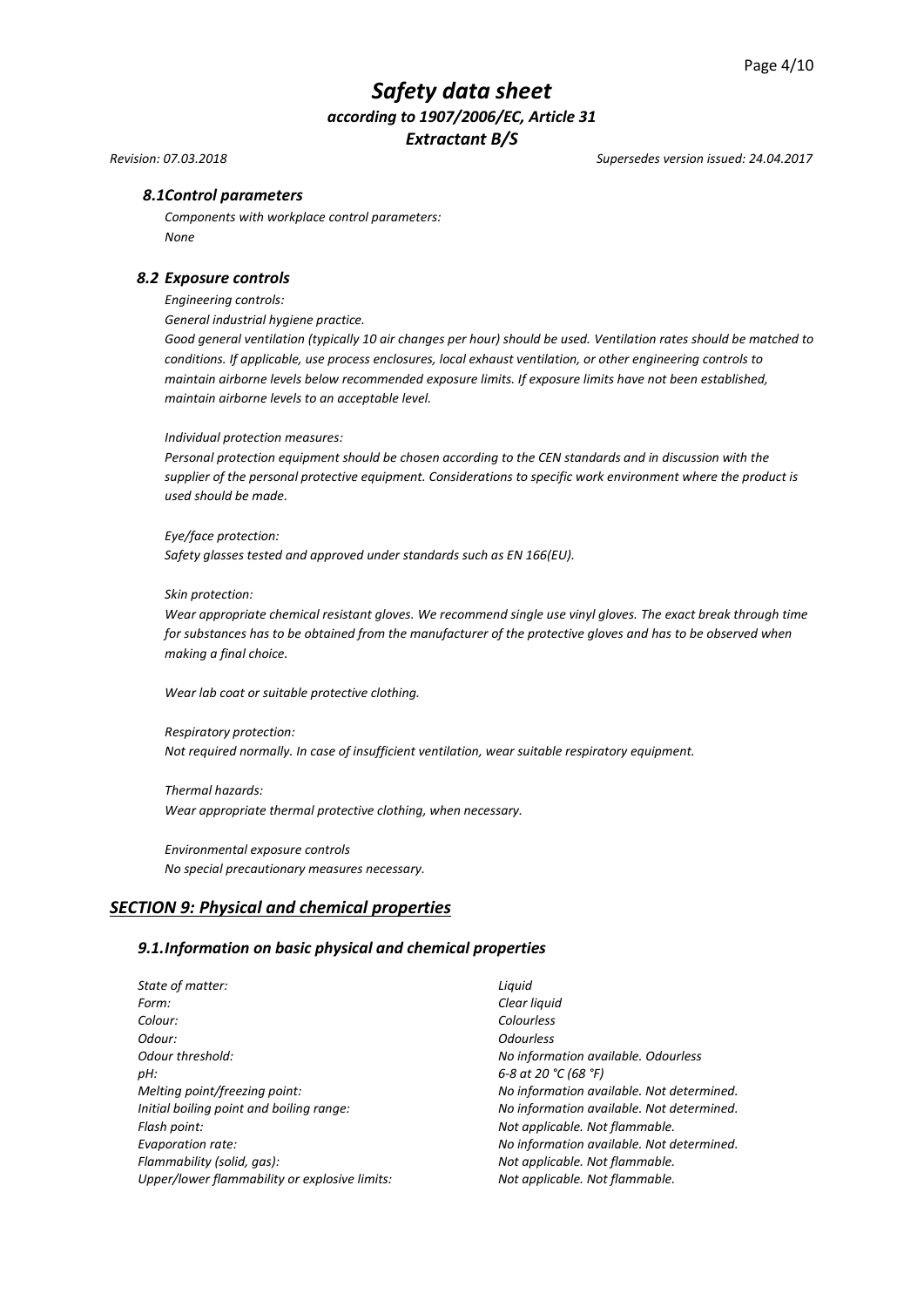*Solubility(ies): Fully miscible in water Auto-ignition temperature: Not applicable. Not flammable. Explosive properties: Not classified as explosive. Oxidising properties. None*

*Revision: 07.03.2018 Supersedes version issued: 24.04.2017*

*Vapour pressure: No information available. Not determined. Vapour density: No information available. Not determined. Relative density: No information available. Not determined. Partition coefficient: n-octanol/water: No information available. Not determined. Decomposition temperature: No information available. Not determined. Viscosity: No information available. Not determined.*

## *9.2.Other Information*

*No relevant additional information available.*

# *SECTION 10: Stability and reactivity*

#### *10.1 Reactivity*

*The product is stable and non-reactive under normal conditions of use, storage and transport.*

# *10.2 Chemical stability*

*Material is stable under normal conditions.*

### *10.3 Possibility of hazardous reactions*

*No dangerous reaction known under conditions of normal use.*

## *10.4 Conditions to avoid*

*Contact with incompatible materials. Do not heat closed container. Do not pressurize container.*

#### *10.5 Incompatible materials*

*Strong oxidising or reducing agents. Strong acids or strong bases.*

#### *10.6 Hazardous decomposition products*

*No hazardous decomposition products are known.*

# *SECTION 11: Toxicological information*

# *11.1 Information on toxicological effects*

# *General information*

*Occupational exposure to the substance or mixture may cause adverse effects. Handle in accordance with good industrial hygiene and safety practice.*

#### *Information on likely routes of exposure*

*Ingestion: May cause discomfort if swallowed. Inhalation: Prolonged inhalation may be harmful. Skin exposure: Prolonged contact with skin may cause temporary irritation. Eye exposure: Direct contact with eyes may cause temporary irritation. Symptoms: Exposure may cause temporary irritation, redness, or discomfort.*

| skin corrosion/irritation<br>Due to partial or complete lack of data the classification is not possible<br>Due to partial or complete lack of data the classification is not possible<br>serious eye damage/irritation<br>Due to partial or complete lack of data the classification is not possible<br>respiratory or skin sensitisation |
|-------------------------------------------------------------------------------------------------------------------------------------------------------------------------------------------------------------------------------------------------------------------------------------------------------------------------------------------|
|                                                                                                                                                                                                                                                                                                                                           |
|                                                                                                                                                                                                                                                                                                                                           |
|                                                                                                                                                                                                                                                                                                                                           |
| Due to partial or complete lack of data the classification is not possible<br>germ cell mutagenicity                                                                                                                                                                                                                                      |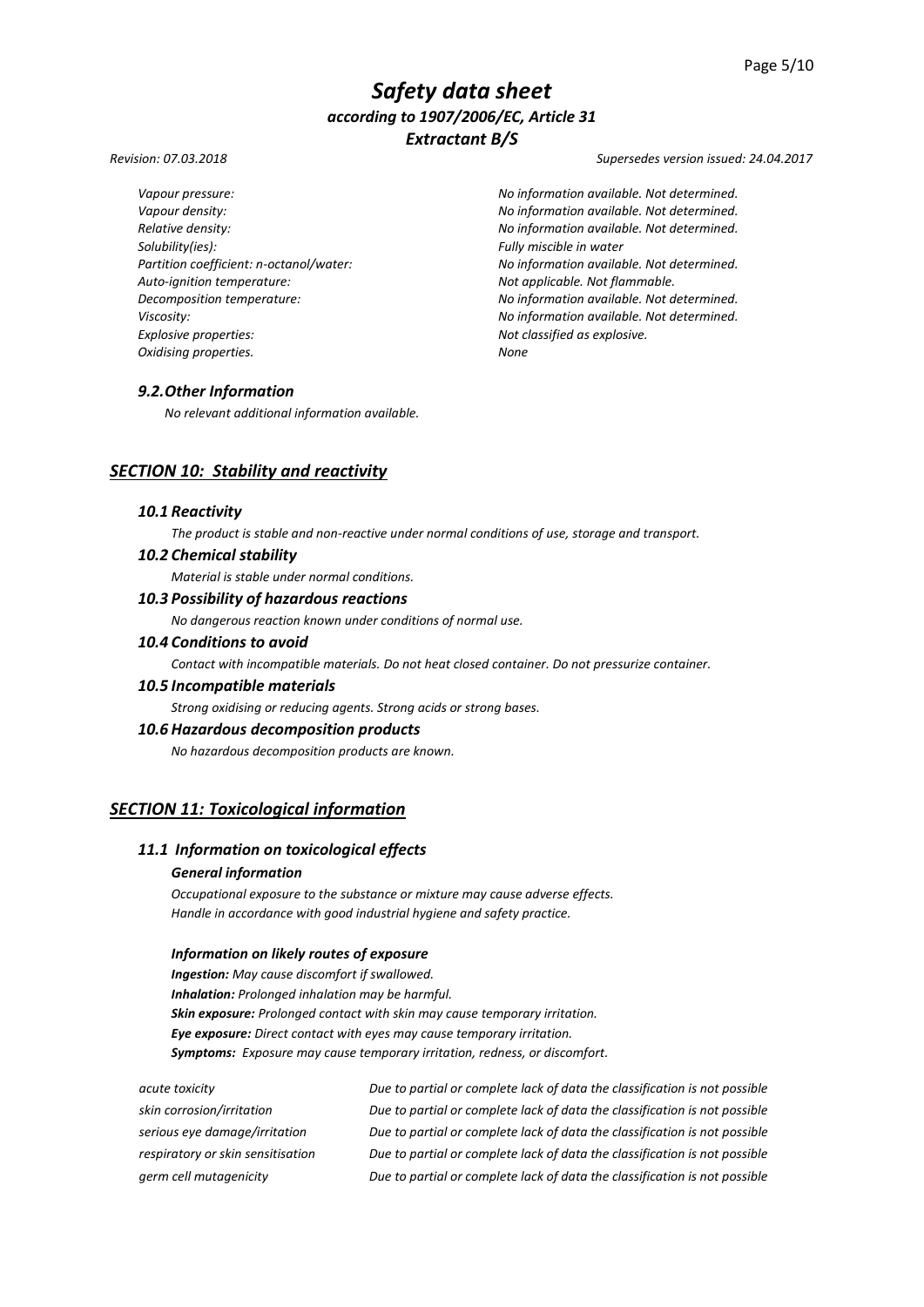#### *Revision: 07.03.2018 Supersedes version issued: 24.04.2017*

*carcinogenicity Due to partial or complete lack of data the classification is not possible reproductive toxicity Due to partial or complete lack of data the classification is not possible STOT-single exposure Due to partial or complete lack of data the classification is not possible STOT-repeated exposure Due to partial or complete lack of data the classification is not possible aspiration hazard Due to partial or complete lack of data the classification is not possible*

# *SECTION 12: Ecological information*

#### *12.1 Toxicity*

*No data available* 

### *12.2 Persistence and degradability*

*No data available*

#### *12.3 Bioaccumulative potential*

*Bioconcentration factor (BCF)*

*No data available* 

*n-octanol/water (log Kow)*

# *No data available 12.4 Mobility in soil*

*No data available* 

#### *12.5 Results of PBT and vPvB assessment*

*This product does not contain a PBT or vPvB or substances.*

#### *12.6 Other adverse effects*

*Very toxic to aquatic life with long lasting effects.*

# *SECTION 13: Disposal considerations*

#### *13.1Waste treatment methods*

#### *Residual waste*

*Dispose of in accordance with local regulations. Empty containers or liners may retain some product residues. This material and its container must be disposed of in a safe manner.*

#### *Contaminated packaging*

*Empty containers should be taken to an approved waste handling site for recycling or disposal. Since emptied containers may retain product residue, follow label warnings even after container is emptied.*

### *EU waste code*

*The Waste code should be assigned in discussion between the user, the producer and the waste disposal company.*

#### *Disposal methods/information*

*Collect and reclaim or dispose in sealed containers at licensed waste disposal site.*

#### *Special precautions*

*Dispose in accordance with all applicable regulations.*

## *SECTION 14: Transport information*

#### *14.1 UN number*

*ADR/RID: Not regulated as dangerous goods. IMDG: Not regulated as dangerous goods. IATA: Not regulated as dangerous goods.*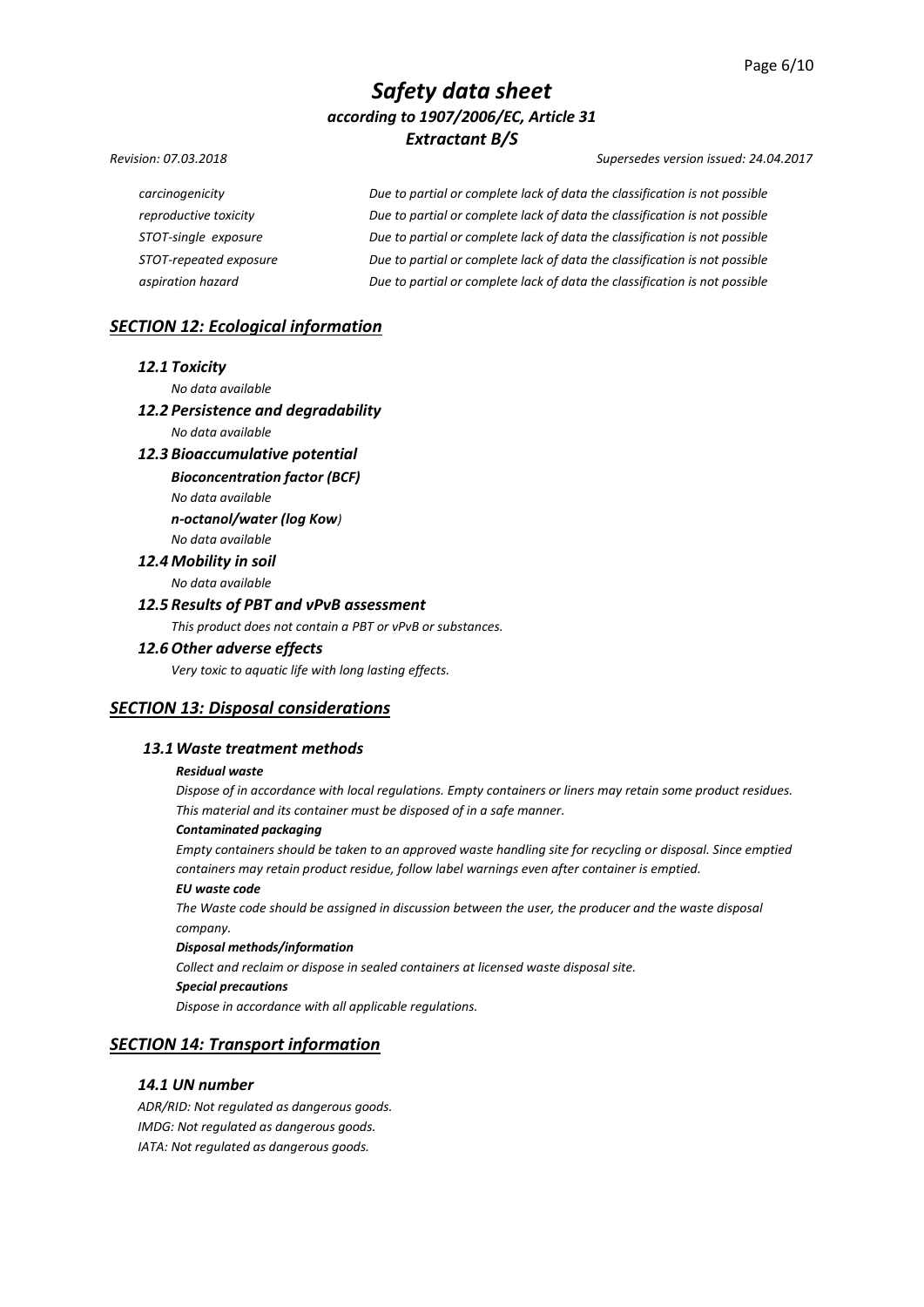#### *Revision: 07.03.2018 Supersedes version issued: 24.04.2017*

#### *14.2 UN proper shipping name*

*ADR/RID: Not regulated as dangerous goods. IMDG: Not regulated as dangerous goods. IATA: Not regulated as dangerous goods.*

### *14.3 Transport hazard class(es)*

*ADR/RID: Not regulated as dangerous goods. IMDG: Not regulated as dangerous goods. IATA: Not regulated as dangerous goods.*

#### *14.4 Packaging group*

*ADR/RID: Not regulated as dangerous goods. IMDG: Not regulated as dangerous goods. IATA: Not regulated as dangerous goods.*

#### *14.5 Environmental hazards*

*ADR/RID: Not regulated as dangerous goods. IMDG: Not regulated as dangerous goods. IATA: Not regulated as dangerous goods.*

# *14.7 Transport in bulk according to Annex II of Marpol and the IBC Code*

*Not applicable*

## *SECTION 15: Regulatory information*

## *15.1 Safety, health and environmental regulations/legislation specific for the substance or*

#### *mixture*

*EU Regualtions Regulation (EC) No. 1005/2009 on substances that deplete the ozone layer, Annex I and II, as amended Not listed. Regulation (EC) No. 850/2004 On persistent organic pollutants, Annex I as amended Not listed. Regulation (EU) No. 649/2012 concerning the export and import of dangerous chemicals, Annex I, Part 1 as amended Not listed. Regulation (EU) No. 649/2012 concerning the export and import of dangerous chemicals, Annex I, Part 2 as amended Not listed. Regulation (EU) No. 649/2012 concerning the export and import of dangerous chemicals, Annex I, Part 3 as amended Not listed. Regulation (EU) No. 649/2012 concerning the export and import of dangerous chemicals, Annex V as amended Not listed. Regulation (EC) No. 166/2006 Annex II Pollutant Release and Transfer Registry Not listed. Regulation (EC) No. 1907/2006, REACH Article 59(10) Candidate List as currently published by ECHA Not listed.*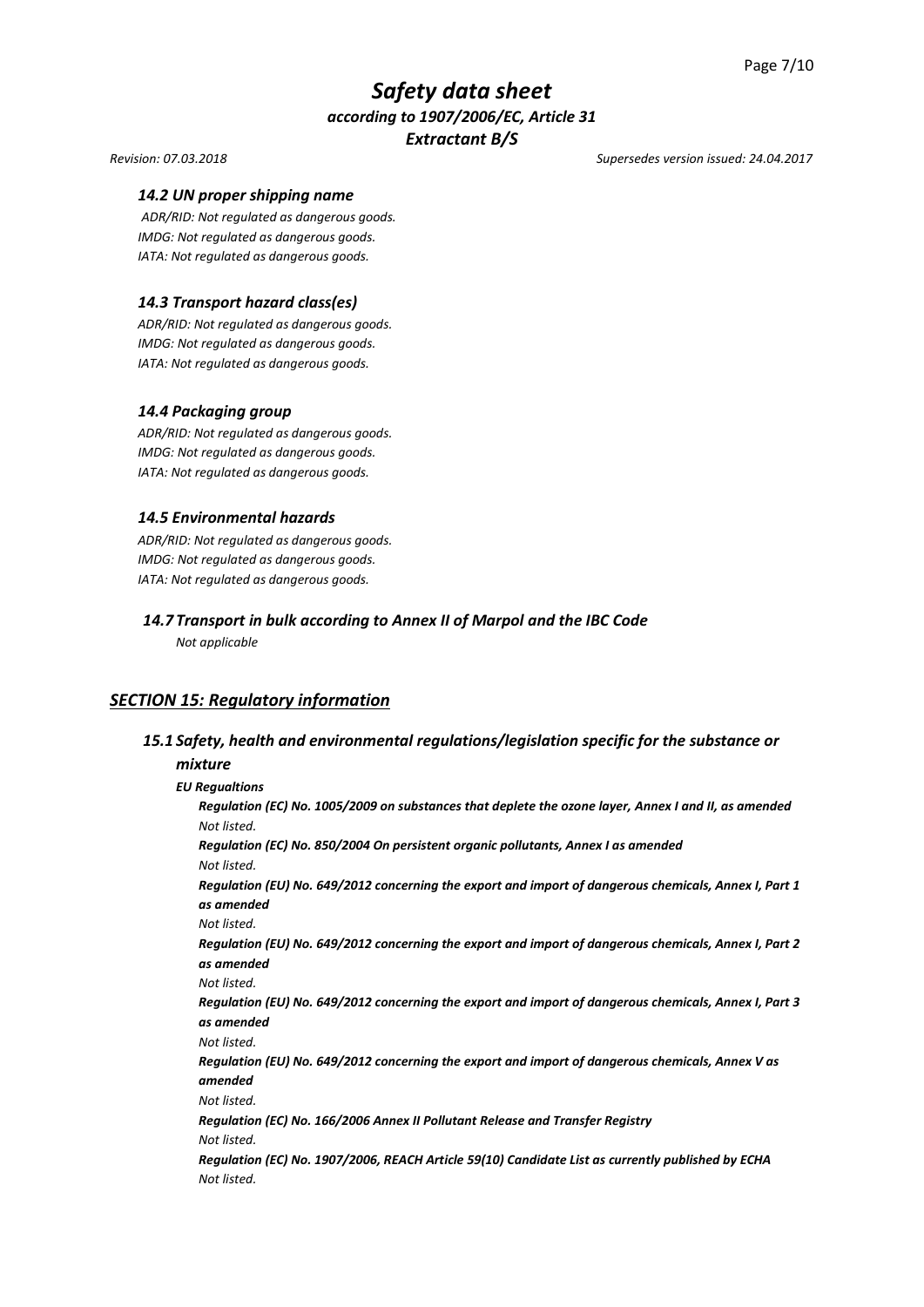# *Safety data sheet according to 1907/2006/EC, Article 31*

*Extractant B/S*

*Revision: 07.03.2018 Supersedes version issued: 24.04.2017*

#### *Authorisations Regulation*

*(EC) No. 1907/2006, REACH Annex XIV Substances subject to authorization, as amended Not listed.*

*Restrictions on use* 

*Regulation (EC) No. 1907/2006, REACH Annex XVII Substances subject to restriction on marketing and use as amended*

*Not listed.*

*Directive 2004/37/EC: on the protection of workers from the risks related to exposure to carcinogens and mutagens at work*

*Not listed.*

*Directive 92/85/EEC: on the safety and health of pregnant workers and workers who have recently given birth or are breastfeeding*

*Not listed.*

#### *Other EU regulations*

*Directive 2012/18/EU on major accident hazards involving dangerous substances Not listed. Directive 98/24/EC on the protection of the health and safety of workers from the risks related to chemical agents at work Not listed. Directive 94/33/EC on the protection of young people at work Not listed.*

#### *Other regulations*

*The product is classified and labelled in accordance with EG 1272/2008 (CLP regulation) as amended. This Safety Data Sheet complies with the requirements of Regulation (EC) No 1907/2006 as amended.*

#### *National regulations*

*Follow national regulation for work with chemical agents.*

#### *SECTION 16: Other information*

#### *List of abbreviations*

*CLP: Classification, Labelling and Packaging*

*AND: Agreement concerning the International Carriage of Dangerous Goods by Inland Waterways RID: Regulations Concerning the International Transport of Dangerous Goods by Rail ADR: European Agreement concerning the International Carriage of Dangerous Goods by Road*

*IATA: International Air Transport Association*

*IMDG: International Maritime Code for Dangerous Goods*

*IBC Code: International Code for the Construction and Equipment of Ships carrying Dangerous Chemicals in Bulk*

*Marpol: International Convention for the Prevention of Pollution from Ships*

*PBT: Persistent, bioaccumulative and toxic* 

*vPvB: Very persistent and very bioaccumulative*

#### *References*

*ACGIH's documentation of the Threshold Limit Values and Biological Exposure Indices EPA* (*Environmental Protection Agency) HSDB®-Hazardous Substances Data Bank IARC- monographs on the carcinogenic risks to humans National toxicology program(NTP) report on carcinogen*